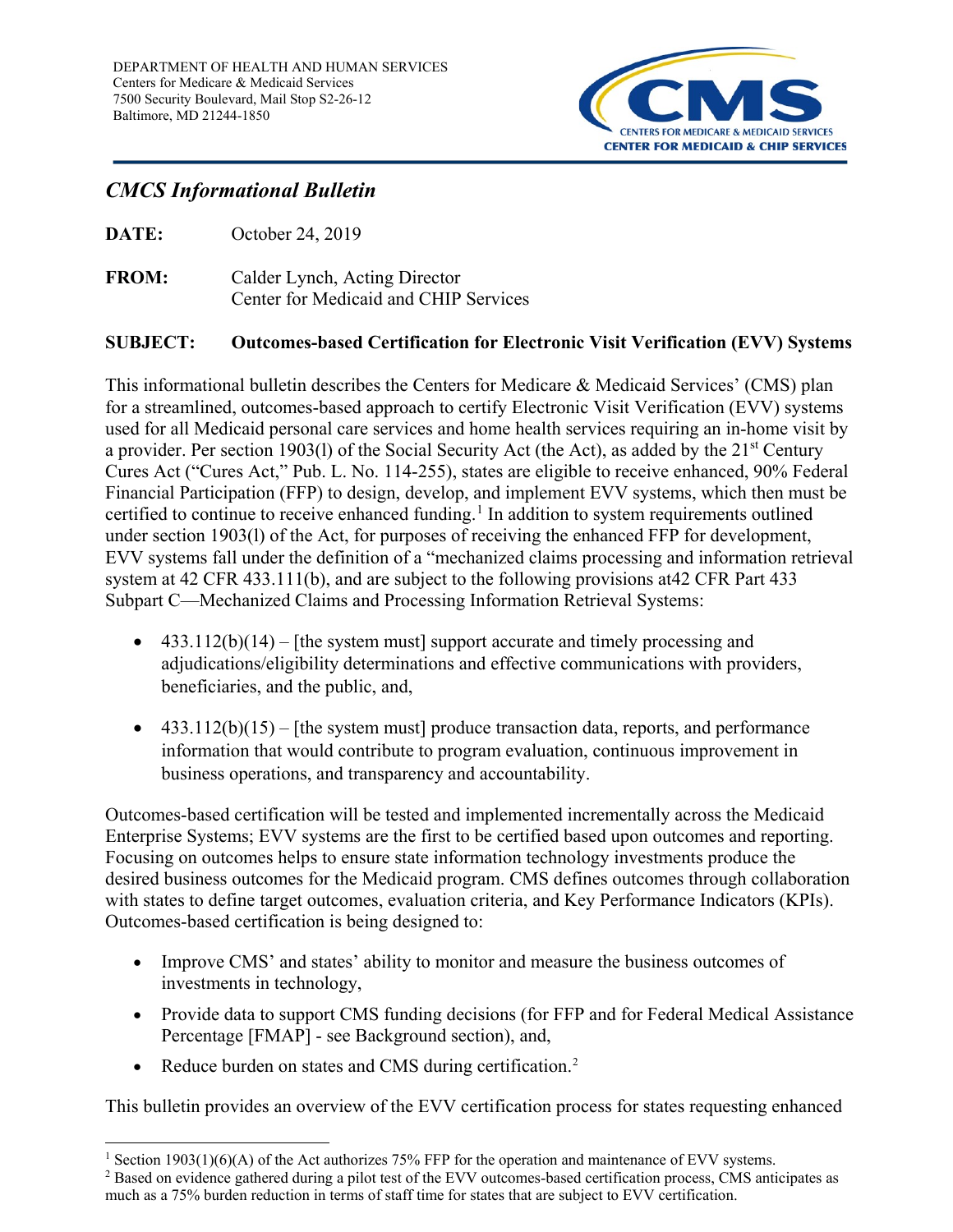FFP for their EVV solutions. This bulletin does not address the self-attestation process CMS uses to inform its FMAP decisions.

## **Background**

Section 1903(l) of the Act, as added by section 12006 of the Cures Act (Pub. L. No. 114-255) and further amended by Public Law No. 115-222, stipulates states will be subject to a reduction in FMAP if they do not implement EVV for personal care services by January 1, 2020, and for home health care services by January 1, 2023, absent a one-year extension based on CMS approval of a state's Good Faith Effort application.<sup>[3](#page-1-0)</sup>

#### **Streamlined and Outcomes-based EVV Certification**

Outcomes-based certification for EVV systems is structured around the following elements:

- **Outcome statements.** These describe the desired results once the system is implemented. CMS-provided outcomes are based on the six elements listed in section 1903(l)(5) of the Act.
- **Evaluation criteria and required evidence.** These correspond to outcome statements and are used by a state and CMS to evaluate the system's functionality and its compliance with laws, regulations, and industry good practices.
- **KPIs.** These metrics support the outcome statements. They are used to track the performance of the system over time.

For EVV certifications, states will use the established outcomes, along with their corresponding evaluation criteria and KPIs. States will not be required to use the current certification process found in the Medicaid Enterprise Certification Toolkit (MECT), nor to complete a Project Partnership Understanding for EVV. Except for the certification request letter, states will not submit the artifacts listed in MECT Appendix B.

While formal Project Initiation Milestone Reviews will no longer be conducted for EVV, CMS will continue to provide technical assistance to states in the planning phases of their systems development life cycles. The streamlined, outcomes-based certification process for EVV is found at [Medicaid.gov EVV page.](https://medicaid.gov/medicaid/data-and-systems/outcomes-based-certification/electronic-visit-verification-certification/index.html)

#### **EVV Qualification for Enhanced FFP**

To qualify for enhanced FFP under the outcomes-based certification process, a state's EVV solution (whether solely a data aggregation function or a state-procured, beneficiary-facing software suite):

- Must comply with the appropriate security and privacy requirements of the Health Insurance Portability and Accountability Act
- Must accurately capture the required six data elements listed in the section 1903(1)(5) of the Act and use the data to edit claims and review encounter data<sup>[4](#page-1-1)</sup>

In addition, beneficiary-facing state-operated EVV solutions:

<span id="page-1-0"></span> $\overline{a}$  $3$  Section 1903(1)(4) of the Act allows states to delay implementation of EVV for up to one year if they can demonstrate that they have made a good faith effort to comply and have encountered unavoidable delays. The CMS notice on this issue is available a[t EVV Guidance Update: Requests from States for Good Faith Effort Exemptions.](https://www.medicaid.gov/medicaid/hcbs/downloads/guidance/evv-gfe-update-pcs.pdf)<br><sup>4</sup> Per pp. 7-8 of th[e Frequently Asked Questions \(FAQs\)](https://www.medicaid.gov/federal-policy-guidance/downloads/faq051618.pdf) issued in 2018, CMS requires states to demonstrate the use of

<span id="page-1-1"></span>EVV systems relative to provider claims and tracking of services in the Medicaid Management Information System (MMIS) as a condition for reimbursement of expenditures for personal care and home healthcare services.